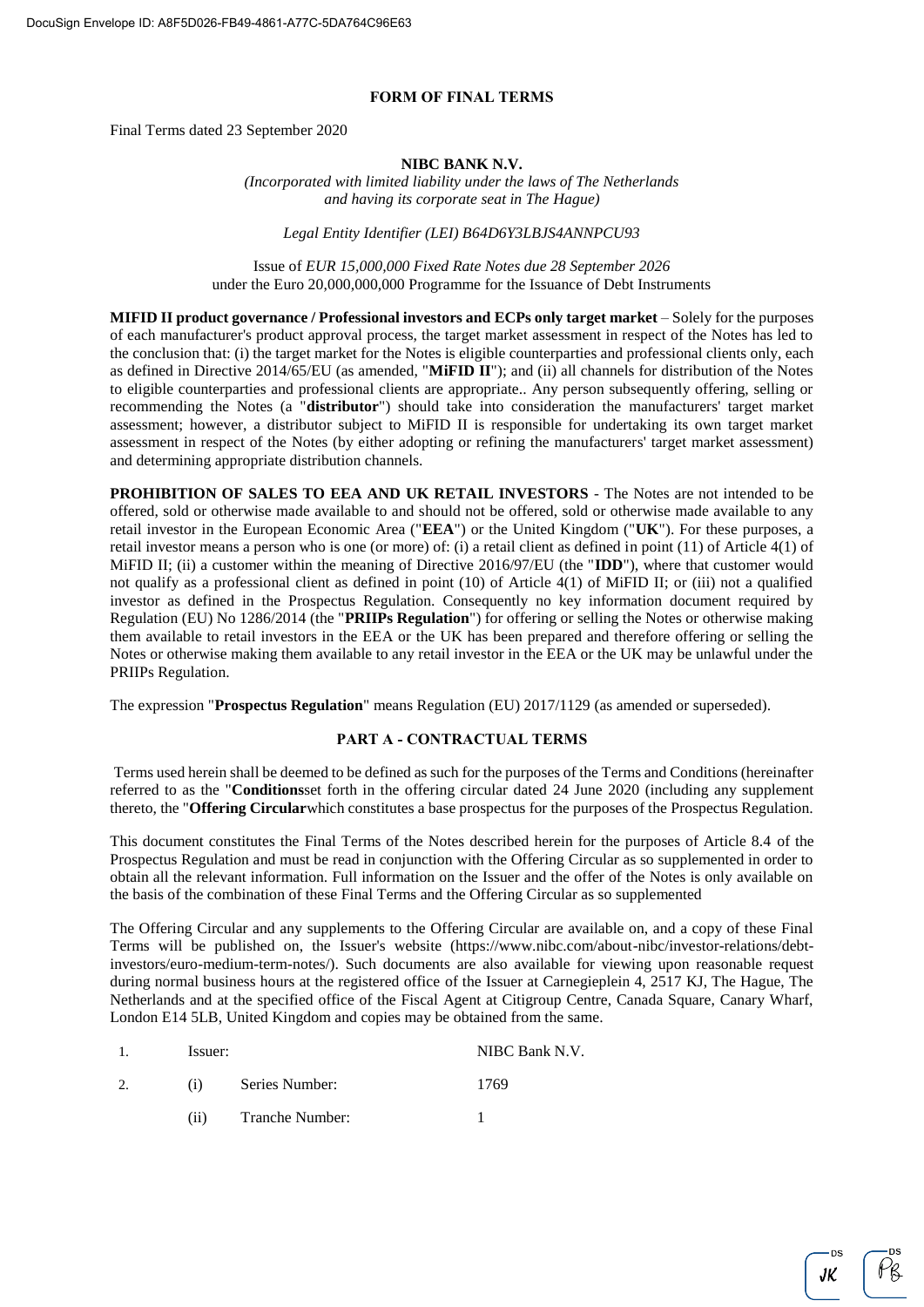|                                                  | (iii)                    | Date of which Notes will be<br>consolidated and form a single<br>series:                                      | Not Applicable                                    |
|--------------------------------------------------|--------------------------|---------------------------------------------------------------------------------------------------------------|---------------------------------------------------|
| 3.                                               |                          | Specified Currency or Currencies:                                                                             | <b>EUR</b>                                        |
| 4.                                               |                          | <b>Aggregate Nominal Amount:</b>                                                                              |                                                   |
|                                                  | (i)                      | Series:                                                                                                       | 15,000,000                                        |
|                                                  | (ii)                     | Tranche:                                                                                                      | 15,000,000                                        |
| 5.                                               | <b>Issue Price:</b>      |                                                                                                               | 99.702 per cent. of the Aggregate Nominal Amount. |
| 6.                                               | (i)                      | <b>Specified Denominations:</b>                                                                               | 100,000                                           |
|                                                  | (ii)                     | <b>Calculation Amount:</b>                                                                                    | 100,000                                           |
| 7.                                               | (i)                      | Issue Date:                                                                                                   | 28 September 2020                                 |
|                                                  | (ii)                     | Interest Commencement Date (if<br>different from the Issue Date):                                             | Not Applicable                                    |
| 8.                                               | <b>Maturity Date:</b>    |                                                                                                               | 28 September 2026                                 |
| 9.                                               | <b>Interest Basis:</b>   |                                                                                                               | 0.69 per cent. Fixed Rate                         |
| 10.                                              |                          | Minimum Interest Amount:                                                                                      | Not Applicable                                    |
|                                                  |                          | Maximum Interest Amount:                                                                                      | Not Applicable                                    |
| 11.                                              |                          | Redemption/Payment Basis:                                                                                     | Redemption at par                                 |
| 12.                                              | Change of Interest Basis |                                                                                                               | Not Applicable                                    |
| 13.                                              | Put/Call Options:        |                                                                                                               | <b>Illegality Call</b>                            |
|                                                  |                          |                                                                                                               | Tax Call                                          |
| 14.                                              |                          | <b>Business Centre:</b>                                                                                       | Target2                                           |
| 15.                                              |                          | Status of the Notes:                                                                                          | <b>Senior Preferred Notes</b>                     |
| 16.                                              |                          | Subordinated Notes intended to qualify as<br>Tier 2 Notes (only in the case of<br><b>Subordinated Notes):</b> | N <sub>0</sub>                                    |
| 17.                                              | Liabilities:             | Intended to qualify as MREL Eligible                                                                          | No                                                |
| 18.                                              | obtained:                | Date Board approval for issuance of Notes                                                                     | 26 April 2019                                     |
| PROVISIONS RELATING TO INTEREST (IF ANY) PAYABLE |                          |                                                                                                               |                                                   |

| 19. | <b>Fixed Rate Interest Note Provisions:</b> |                                     | Applicable                                                                                                 |
|-----|---------------------------------------------|-------------------------------------|------------------------------------------------------------------------------------------------------------|
|     | (1)                                         | $Rate(s)$ of Interest:              | 0.69 per cent. per annum payable annually in arrear                                                        |
|     | (i)                                         | <b>Interest Calculation Amount:</b> | EUR 100,000                                                                                                |
|     | (iii)                                       | Interest Payment Date(s):           | 28 September in each year up to and including the<br>Maturity Date, subject to the Business Day Convention |

—ds<br>*JK* 

 $\overline{\rho}^{\text{os}}_{\beta}$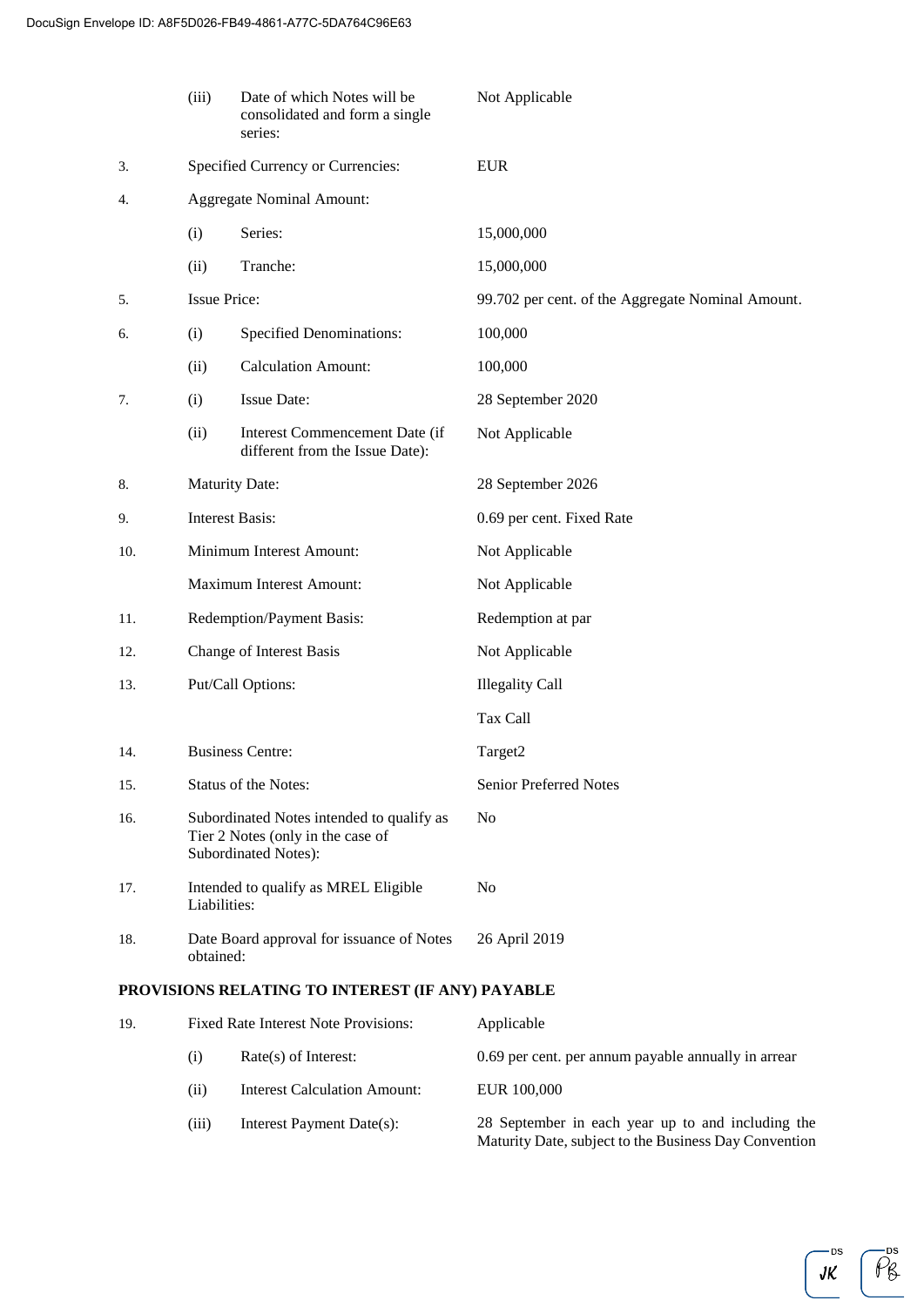|     | (iv)                                     | Period End Dates:                                                      | 28 September in each year in accordance with the<br><b>Business Day Convention unadjusted</b> |
|-----|------------------------------------------|------------------------------------------------------------------------|-----------------------------------------------------------------------------------------------|
|     | (v)                                      | <b>Business Day Convention:</b>                                        | Following Business Day Convention                                                             |
|     | (vi)                                     | Fixed Coupon Amount(s):                                                | EUR 690 per Calculation Amount, payable on each<br><b>Interest Payment Date</b>               |
|     | (vii)                                    | Broken Amount(s): ( <i>Applicable to</i><br>Notes in definitive form.) | Not Applicable                                                                                |
|     | (viii)                                   | Day Count Fraction:                                                    | Actual/Actual (ICMA)                                                                          |
|     | (ix)                                     | Determination Date(s):                                                 | 28 September in each year                                                                     |
| 20. |                                          | Floating Rate Interest/CMS-Linked Interest<br><b>Note Provisions:</b>  | Not Applicable                                                                                |
| 21. | <b>Index Linked Interest Provisions:</b> |                                                                        | Not Applicable                                                                                |
| 22. | Zero Coupon Note Provisions:             |                                                                        | Not Applicable                                                                                |
| 23. |                                          | Range Accrual Note Provisions:                                         | Not Applicable                                                                                |
| 24. | Reference Rate Replacement:              |                                                                        | Not Applicable                                                                                |

# **PROVISIONS RELATING TO REDEMPTION**

|     |                                                                                                                                                                                                | PROVISIONS RELATING TO ADJUSTMENTS, DISRUPTED DAYS AND DATE EXTENSIONS |
|-----|------------------------------------------------------------------------------------------------------------------------------------------------------------------------------------------------|------------------------------------------------------------------------|
| 34. | Substitution or Variation:                                                                                                                                                                     | Not Applicable                                                         |
| 33. | Early Redemption Amount of each Note<br>payable on redemption for taxation<br>reasons, redemption for illegality or on<br>event of default (if different from that set<br>out the Conditions): | 100,000 per Calculation Amount/market value                            |
| 32. | Final Redemption Amount of each Note                                                                                                                                                           | 100,000 per Calculation Amount                                         |
| 31. | Investor Put (as per Condition Error!<br>Reference source not found. (Optional<br>Early Redemption (Investor Put))):                                                                           | Not Applicable                                                         |
| 30. | Tax Call:                                                                                                                                                                                      | Applicable                                                             |
| 29. | <b>Illegality Call:</b>                                                                                                                                                                        | Applicable                                                             |
| 28. | <b>MREL Disqualification Event Call:</b>                                                                                                                                                       | Not Applicable                                                         |
| 27. | <b>Regulatory Call:</b>                                                                                                                                                                        | Not Applicable                                                         |
| 26. | Issuer Call:                                                                                                                                                                                   | Not Applicable                                                         |
| 25. | Index Linked Redemption:                                                                                                                                                                       | Not Applicable                                                         |

| 35. | Disruption Event: | Not Applicable |
|-----|-------------------|----------------|
| 36. | Disrupted Days:   | Not Applicable |

 $\tilde{\rho_{6}}$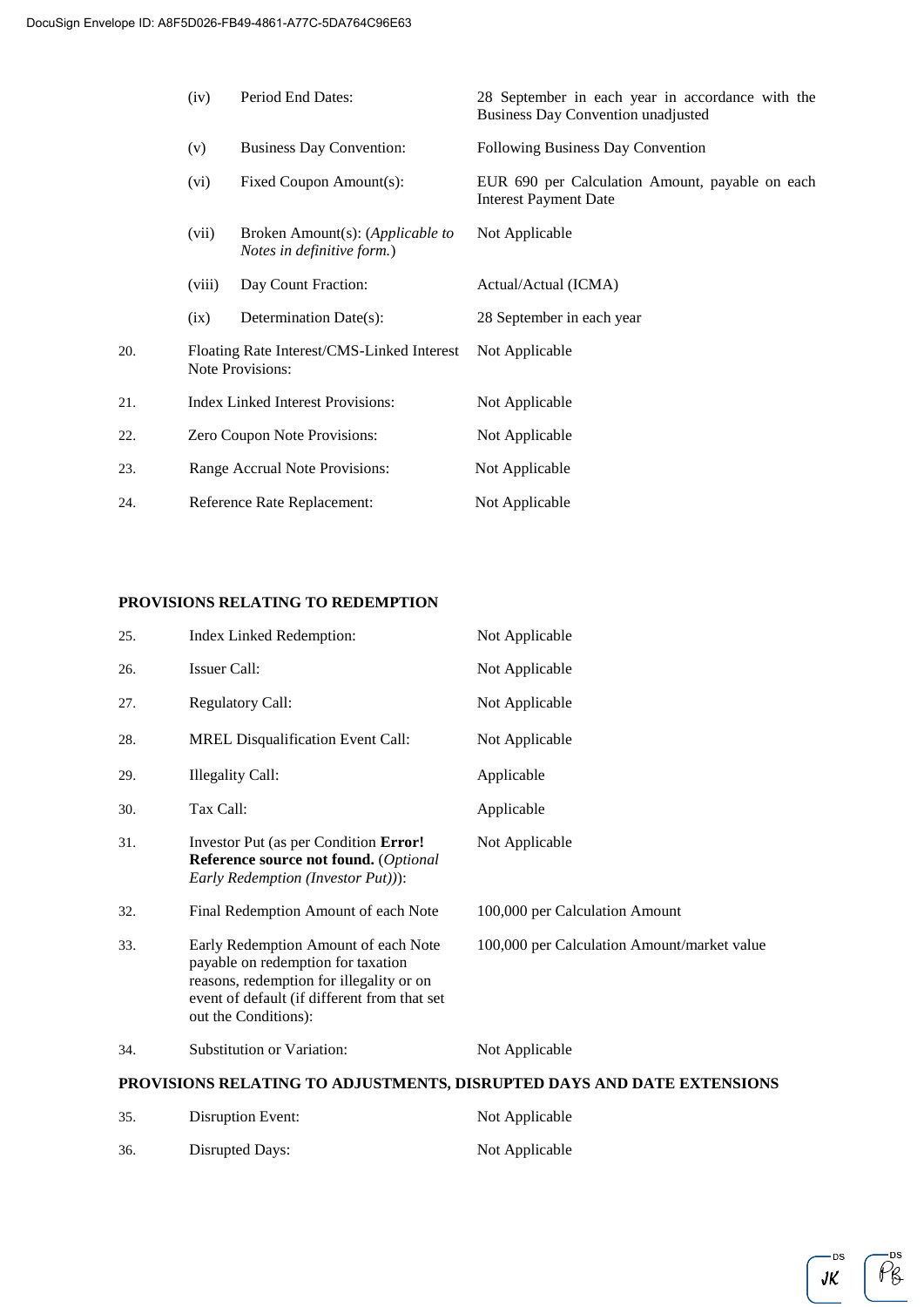| 37. | Date Extensions:                                                                            | Not Applicable                                                                                                                                                                         |  |  |
|-----|---------------------------------------------------------------------------------------------|----------------------------------------------------------------------------------------------------------------------------------------------------------------------------------------|--|--|
|     | <b>GENERAL PROVISIONS APPLICABLE TO THE NOTES</b>                                           |                                                                                                                                                                                        |  |  |
| 38. | Form of Notes:                                                                              |                                                                                                                                                                                        |  |  |
|     | (i)<br>Form:                                                                                | <b>Bearer Notes:</b>                                                                                                                                                                   |  |  |
|     |                                                                                             | Temporary Global Note exchangeable for a Permanent<br>Global Note which is exchangeable for Definitive<br>Notes in the limited circumstances specified in the<br>Permanent Global Note |  |  |
|     | New Global Note:<br>(ii)                                                                    | Applicable                                                                                                                                                                             |  |  |
|     | (iii) New Safekeeping Structure:                                                            | Not Applicable                                                                                                                                                                         |  |  |
| 39. | Additional Financial Centre(s) or other<br>special provisions relating to payment<br>dates: | Not Applicable                                                                                                                                                                         |  |  |
| 40. | Talons for future Coupons to be attached to<br>Definitive Notes:                            | N <sub>0</sub>                                                                                                                                                                         |  |  |
| 41. | <b>Calculation Agent:</b>                                                                   | Not Applicable                                                                                                                                                                         |  |  |
| 42. | Redenomination applicable:                                                                  | Redenomination not applicable                                                                                                                                                          |  |  |
| 43. | Whether Condition $6(a)$ of the Notes<br>applies or whether Condition 6(b) applies:         | Condition 6(b) applies                                                                                                                                                                 |  |  |
| 44. | <b>Relevant Benchmark</b>                                                                   | Not Applicable                                                                                                                                                                         |  |  |

# **SIGNATURE**

| Signed on behalf of the Issuer:<br>Toine Teulings<br>Toine Teulings |                                |
|---------------------------------------------------------------------|--------------------------------|
| By:                                                                 | Director Funding & Debt IR     |
| Duly authorised                                                     | 23 September 2020   12:39 CEST |
|                                                                     | NIBC Bank N.V.                 |

- DocuSigned by: Seva Nfedou E 2B2F6668F209408

23 September 2020 | 12:45 CEST Director

NIBC Bank

-DS  $JK$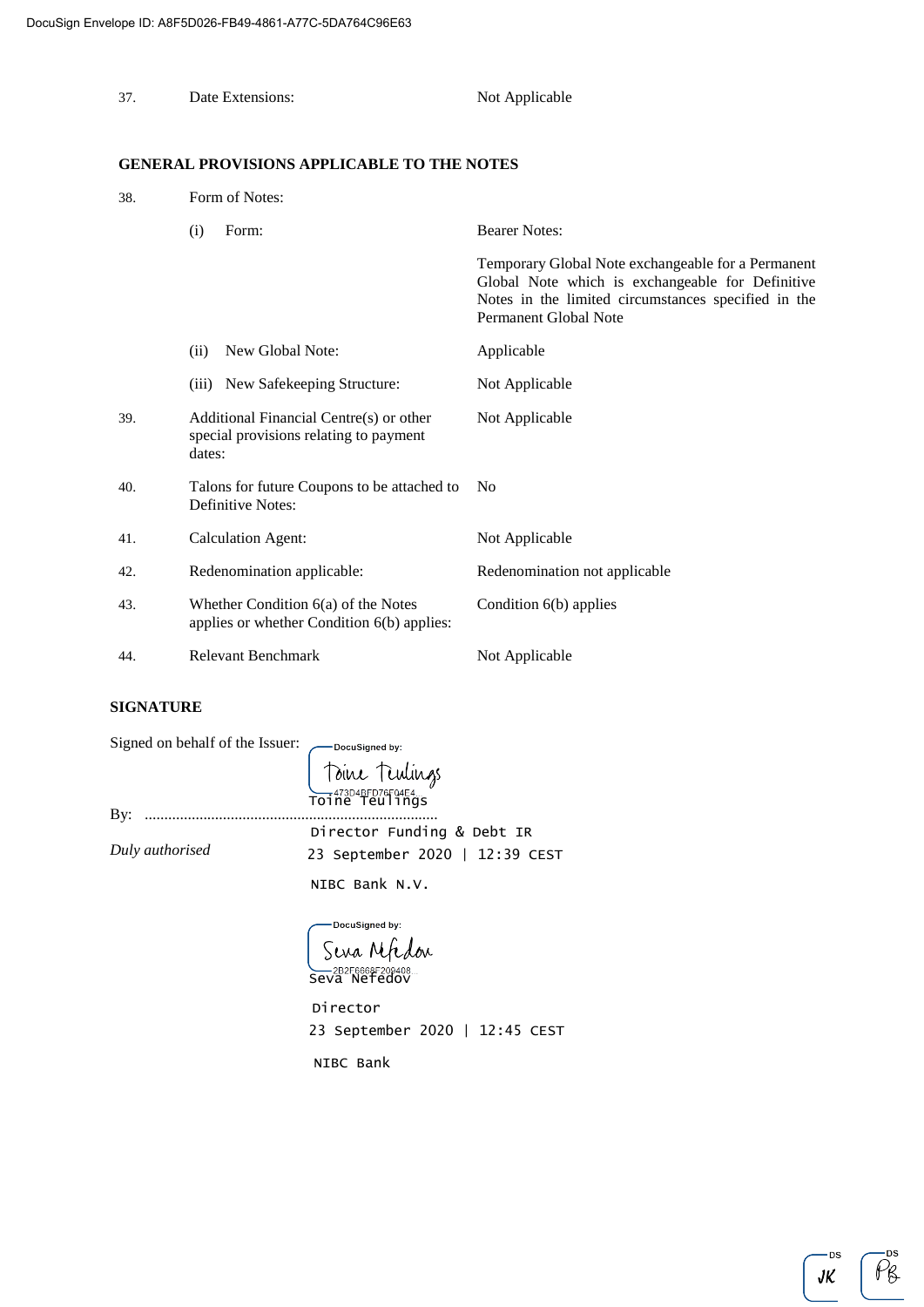# **PART B - OTHER INFORMATION**

### 1. **LISTING**

| (i)  | Admission to trading:                                          | Application has been made by the Issuer (or on its<br>behalf) for the Notes to be admitted to trading on the<br>regulated market of Euronext in Amsterdam with<br>effect from the Issue Date. |
|------|----------------------------------------------------------------|-----------------------------------------------------------------------------------------------------------------------------------------------------------------------------------------------|
| (ii) | Estimate of total expenses related to<br>admission to trading: | EUR 4,375                                                                                                                                                                                     |

# 2. **RATINGS**

The Notes to be issued are expected to be rated BBB + by Fitch Ratings Limited ("Fitch") and BBB + by Standard & Poor's Credit Market Servics Europe Limited ("S&P). Fitch and S&P are established in the European Union and are registered under Regulation (EU) No 1060/2009, as amended. As such, Fitch and S&P are included in the list of credit rating agencies published by the European and Markets Authority on its website in accordance with such regulation.

### 3. **INTERESTS OF NATURAL AND LEGAL PERSONS INVOLVED IN THE ISSUE**

Save as discussed in "*Subscription and Sale*" in the Offering Circular, so far as the Issuer is aware, no person involved in the issue of the Notes has an interest material to the offer. The Dealer and its affiliates have engaged, and may engage, in investment banking and/or commercial banking transactions with, and may perform other services for, the Issuer and its affiliates in the ordinary course of business.

# 4. **USE OF PROCEEDS**

The net proceeds of the issue of the Notes will be applied by the Issuer for its general corporate purposes

5. **YIELD** *(Fixed Rate Notes only)*

Indication of yield: 0.741 per cent. per annum

Calculated on an annual basis using the Issue Price on the Issue Date. Yield is not an indication of future price.

### 6. **PERFORMANCE OF REFERENCE ASSETS AND OTHER INFORMATION CONCERNING THE REFERENCE ASSET**S (*Index Linked Notes only*)

Not Applicable

# 7. **OPERATIONAL INFORMATION**

| (i)   | <b>ISIN</b> Code:    | XS2238489319                                                                                                                                                                     |
|-------|----------------------|----------------------------------------------------------------------------------------------------------------------------------------------------------------------------------|
| (ii)  | Common Code:         | 223848931                                                                                                                                                                        |
| (iii) | FISN:                | See the website of the Association of National<br>Numbering Agencies (ANNA) or alternatively<br>sourced from the responsible National Numbering<br>Agency that assigned the ISIN |
| (iv)  | CFI:                 | See the website of the Association of National<br>Numbering Agencies (ANNA) or alternatively<br>sourced from the responsible National Numbering<br>Agency that assigned the ISIN |
| (v)   | Other Relevant Code: | Not Applicable                                                                                                                                                                   |